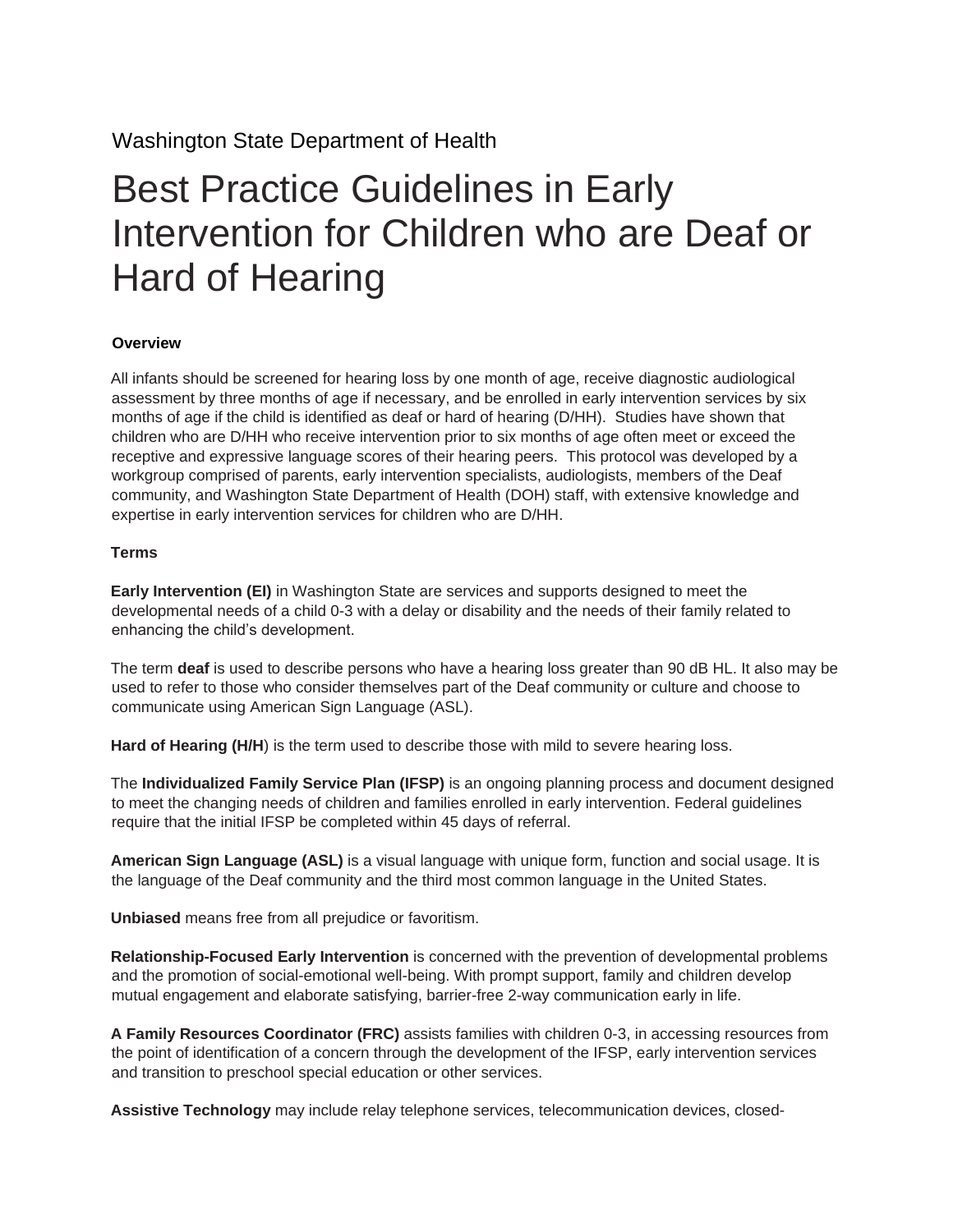captioning, hearing dogs, visual and/or technical devices.

## **1) Early Intervention (EI) for children who are D/HH is family focused:**

- Families have access to EI services provided by specialist(s) *with specific training in working with birth-to-three year olds who are D/HH*, in addition to other specialists that may be needed, as identified in the Individualized Family Service Plan (IFSP) (e.g., physical therapists, speech/language pathologists).
- Families may access these specialized services via a *variety of supports*, including outreach by specialized program staff, outreach by other families, and distance technology.
- Services will be delivered and resources made available in the parent's primary language.
- Services are provided and resources are available in t*he family's chosen method of communication and educational approach* including ASL, Signed Exact English (SEE), Auditory-Oral, Auditory Verbal, Cued-Speech, etc.
- During the early period of information gathering and decision-making, families are assisted by a person who can present and discuss unbiased information about communication options, respects family choices, and allows parents to make an informed final decision.
- Care focuses on family strengths and *follows the family's vision and priorities*.
- Services include all members of the family and their *circle of support*, as requested by the family.
- Care is developmentally appropriate for the child.
- Families, EI providers, and the child's medical home collaborate to provide the child who is D/HH complete access to communication with the important people in their lives (*"relationship-focused EI"*).
- Families choose *where to meet* with EI providers, their Family Resources Coordinator (FRC) and other providers.
- *Brothers and sisters* of children who are D/HH have access to age appropriate information, support, and instruction.
- Children who are D/HH and their hearing siblings have *opportunities to interact socially with other siblings of D/HH children, young children, youth, and adults who are D/HH*.

#### **2) EI providers and other professionals working with this population have specialized expertise and training:**

- FRCs with initial contact with families have specialized training in effective practices for infants/toddlers who are D/HH and related family issues. They provide support and information in an unbiased manner.
- EI providers working with D/HH children and their families receive initial and ongoing training in D/HH education, child development, early childhood education, and technology.
- EI specialists who are trained to work with children who are D/HH, including consultants who are deaf, participate in outreach to, and consultation with, other EI providers and medical professionals.

## **3) Families with D/HH children enrolled in EI receive appropriate information, evaluation, services, and support. Components include:**

- How to *link with county/state Part C system, including an FRC and other EI services*, to ensure access to funding a variety of services, including other EI services that may be needed by the child (e.g., physical therapy, vision services).
- Information about *family networking and support services*, including support in dealing with the emotional impact of diagnosis (i.e. parent support groups, individual and family counseling).